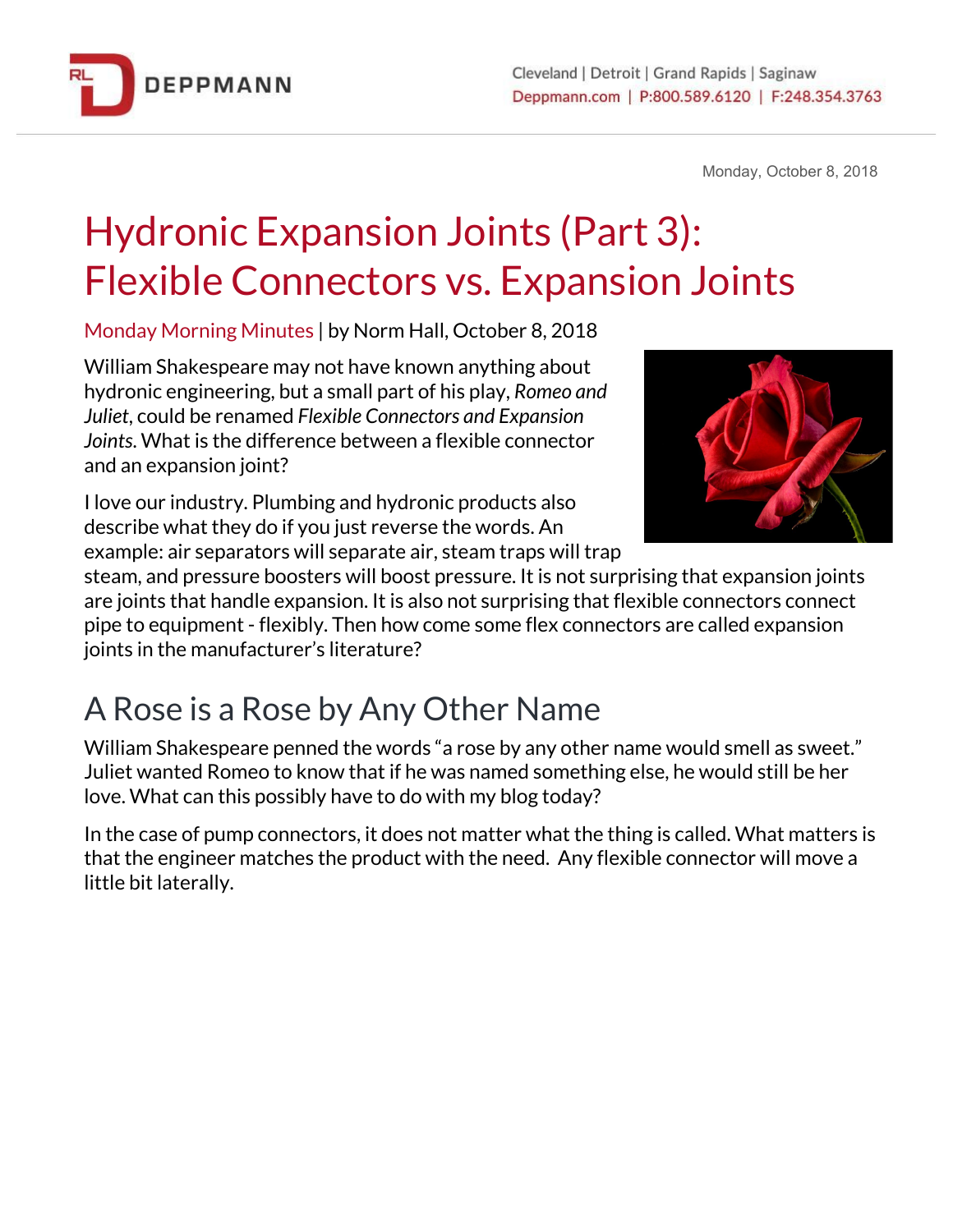

The photo above is from our Monday Morning Minute on Hydronic Pump Piping. The offset is lateral movement. You can get some lateral movement from rubber flexible connectors, stainless steel hose and braided flexible connectors, and stainless steel bellows type flexible connectors. This lateral movement gives the contractor some tolerance when connecting the pipe to the equipment. It also gives a little "wiggle" if the equipment is vibrating but that is moot since we don't want pumps or chillers "wiggling".

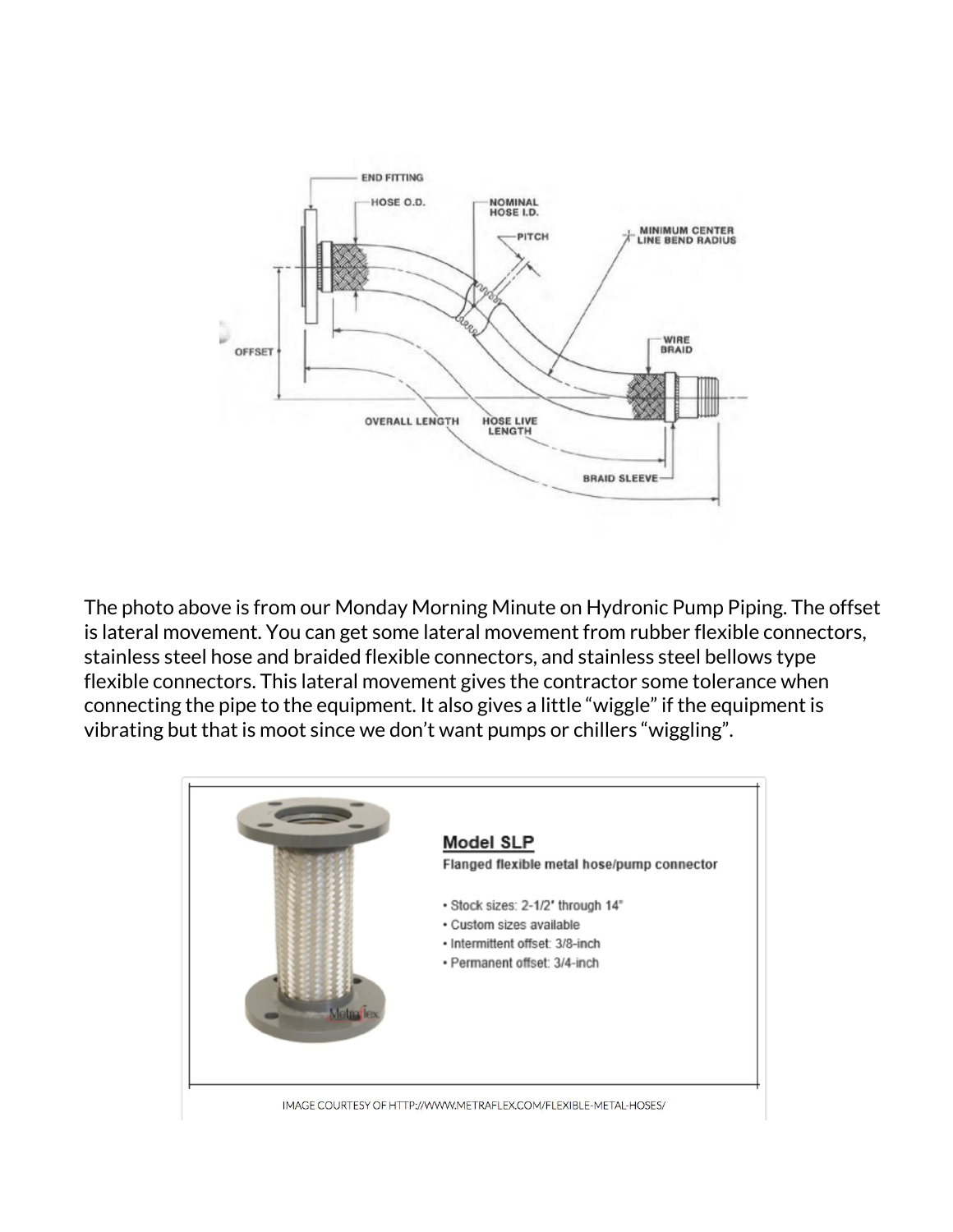

What hose and braid flexible connectors can't do is give any appreciable axial, or up and down, movement. That is what an expansion joint does. It is also why rubber flexible connectors are often referred to as expansion joints. Rubber flexible connectors offer a small amount of offset coupled with some axial movement.



Let's mention one often overlooked – the stainless steel flexible connector. The Metraflex MPTR is a bellows type flexible connector or expansion joint. It offers some lateral movement, a nice amount of axial compression, and even some extension. It is also 6" face to face, which saves the space in the vertical pump piping. It can reduce fears that some have about rubber flexible connectors.